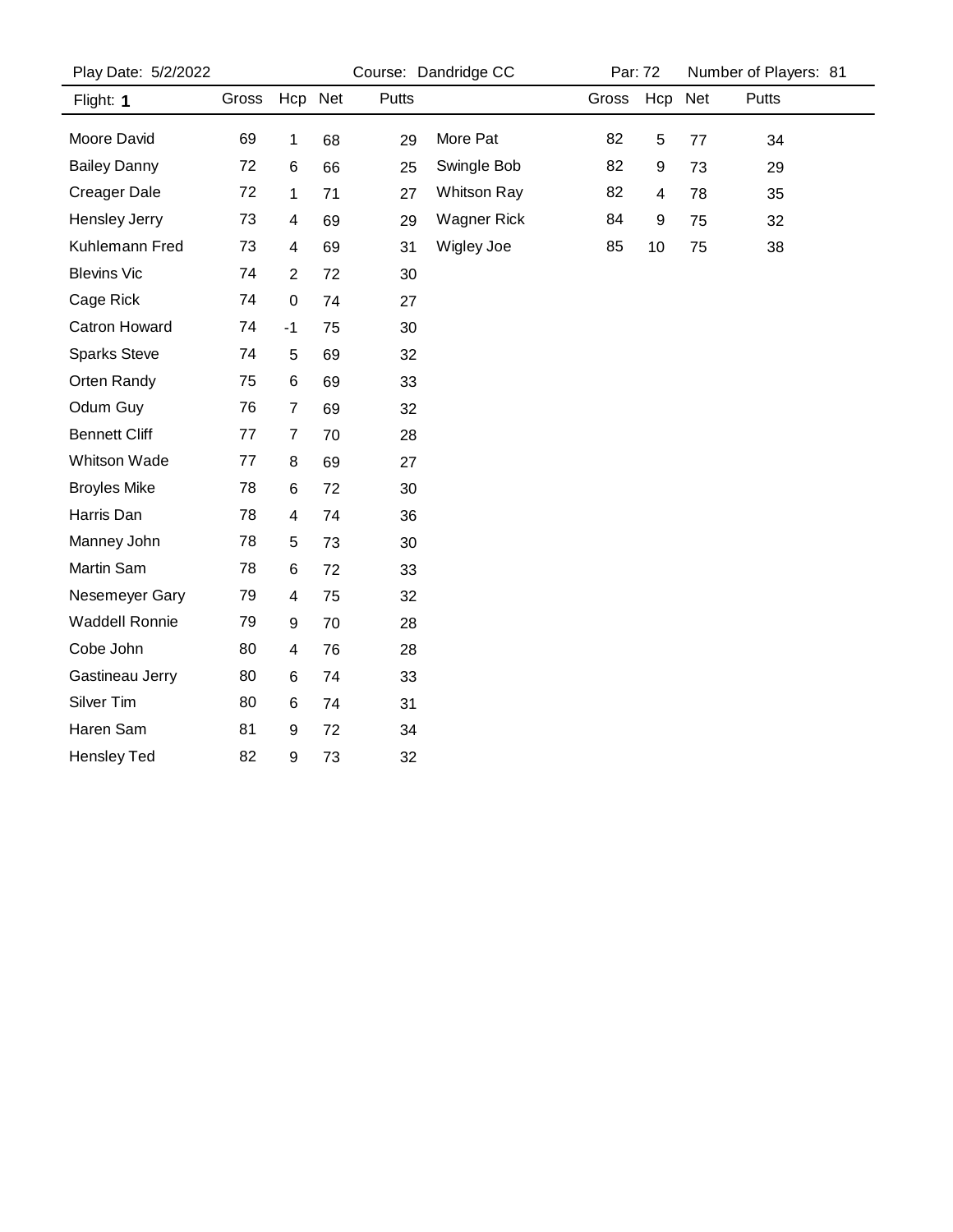| Play Date: 5/2/2022     |       |         |    |       | Course: Dandridge CC | Par: 72 |         | Number of Players: 81 |       |  |
|-------------------------|-------|---------|----|-------|----------------------|---------|---------|-----------------------|-------|--|
| Flight: 2               | Gross | Hcp Net |    | Putts |                      | Gross   | Hcp Net |                       | Putts |  |
| <b>Tarr Bill</b>        | 75    | 11      | 64 | 26    | Mauney Howard        | 95      | 18      | 77                    | 38    |  |
| Abbott Jesse            | 80    | 11      | 69 | 35    | Rader Mike           | 95      | 18      | 77                    | 39    |  |
| Shortridge Danny        | 80    | 13      | 67 | 30    | Snodgrass Herbert    | 95      | 18      | 77                    | 35    |  |
| <b>Compton Barry</b>    | 81    | 14      | 67 | 33    | <b>Stinson Doug</b>  | 96      | 14      | 82                    | 34    |  |
| Presnell Ray            | 82    | 14      | 68 | 29    | Shake Jim            | 97      | 18      | 79                    | 35    |  |
| <b>Brorby Pat</b>       | 83    | 11      | 72 | 36    | <b>White Steve</b>   | 104     | 16      | 88                    | 32    |  |
| Wilder Jesse            | 83    | 11      | 72 | 37    |                      |         |         |                       |       |  |
| <b>Hagy Michael</b>     | 84    | 11      | 73 | 31    |                      |         |         |                       |       |  |
| Marsh Kent              | 84    | 13      | 71 | 33    |                      |         |         |                       |       |  |
| <b>Andrews Clifford</b> | 85    | 17      | 68 | 29    |                      |         |         |                       |       |  |
| <b>Miller David</b>     | 85    | 13      | 72 | 33    |                      |         |         |                       |       |  |
| Wood Johnny             | 85    | 12      | 73 | 32    |                      |         |         |                       |       |  |
| Archer John             | 86    | 14      | 72 | 29    |                      |         |         |                       |       |  |
| Gould Dan               | 87    | 15      | 72 | 34    |                      |         |         |                       |       |  |
| Loos Marshall           | 87    | 18      | 69 | 37    |                      |         |         |                       |       |  |
| McGee Wayne             | 87    | 18      | 69 | 34    |                      |         |         |                       |       |  |
| Campbell David          | 88    | 18      | 70 | 37    |                      |         |         |                       |       |  |
| Drapou Hank             | 88    | 13      | 75 | 34    |                      |         |         |                       |       |  |
| Larson Gary             | 88    | 17      | 71 | 31    |                      |         |         |                       |       |  |
| <b>Bell Larry</b>       | 89    | 15      | 74 | 35    |                      |         |         |                       |       |  |
| Carey Rod               | 91    | 18      | 73 | 31    |                      |         |         |                       |       |  |
| Carroll Bill            | 91    | 13      | 78 | 39    |                      |         |         |                       |       |  |
| Martha Mike             | 93    | 18      | 75 | 38    |                      |         |         |                       |       |  |
| <b>Carper David</b>     | 94    | 11      | 83 | 39    |                      |         |         |                       |       |  |
|                         |       |         |    |       |                      |         |         |                       |       |  |